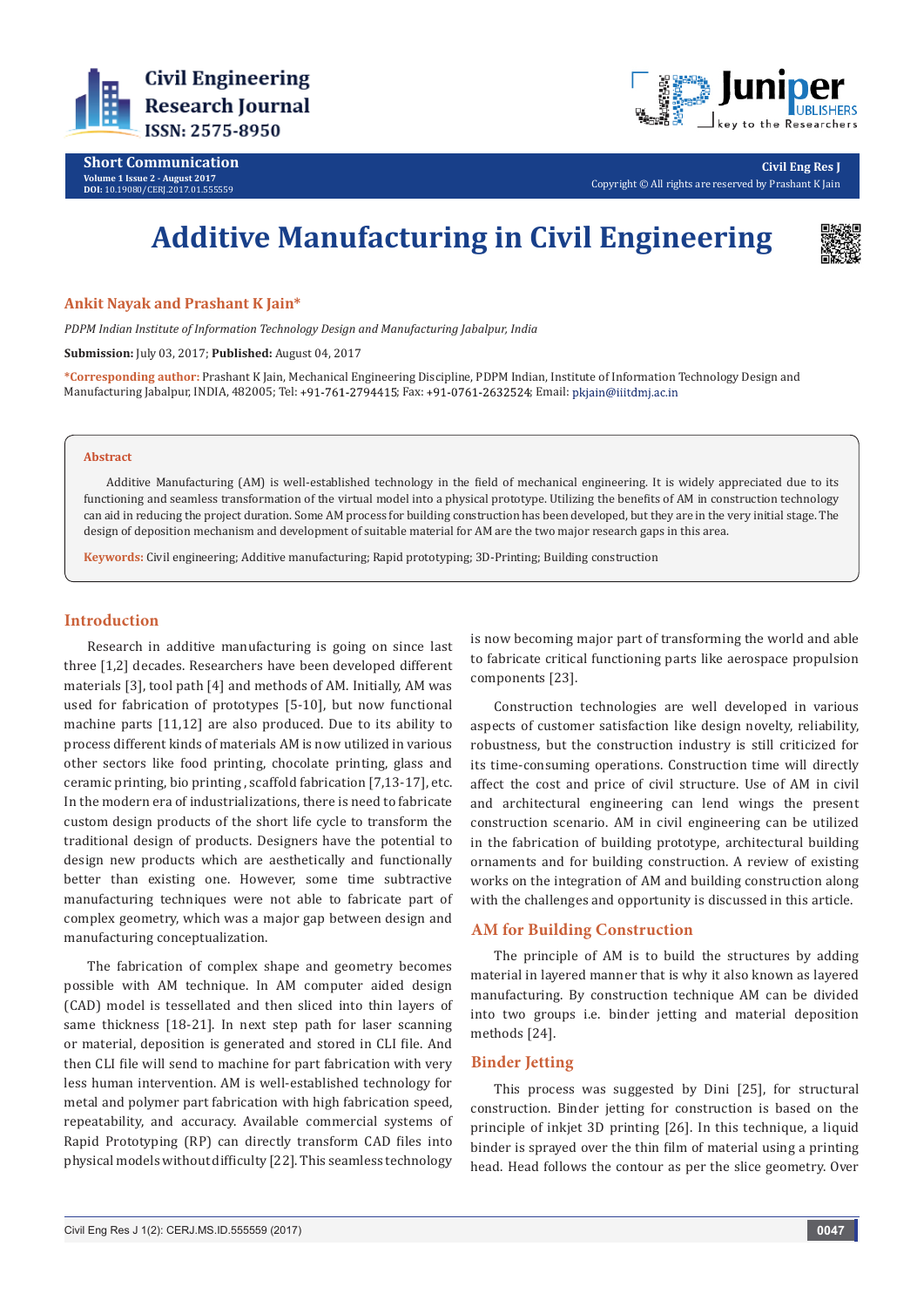hanged feature of structure can easily be a print by this method without using support structure. In 3D printing techniques surface finish and build time of the part depends on the slice height of material deposition. Large slice height will reduce build time but increase the surface roughness of inclined and freeform structure [27] and vice versa. In the case of binder jetting the slice, height depends on the binder penetration capability. Binder penetration capability is significantly low, that is why the slice height is also very less with respect to other AM process used for construction. Minimal slice (5mm) high of binder jetting provide comparatively good surface quality (Figure 1) [25].



fabrication setup of D shape [25].

## **Material Deposition Techniques**

Material deposition techniques for construction are similar to fused deposition modeling (FDM) method. In material deposition technique, the building material deposited on successive layers, by following the nozzle path stored in CLI file. Deposited material must be able to get sintered to support the weight of consecutive layers. Several techniques based on MD principle has been developed for building construction i.e. stick dispenser, contour crafting, concrete printing, flow based fabrication, contour crafting, minibuilders and mesh mould [24].



Material deposition system is supported by a gantry crane or by robotic arm which hold the material dispenser (Extruder) [28]. Material dispenser (MD) can move in X, Y and Z direction. The material was deposited as per the contour layer information in XY direction. Then after deposition of a layer, MD move upward as per the slice height and again deposit material for next contour. This process will continuously carry out until the

end of construction. Concrete printing and counter crafting are similar processes, and both use a gantry crane to support the MD. The only difference is the trowel which is connected with the MD, in the case of contour crafting. In CC the attached trowel significantly improve the surface finish and reduce build time by increasing the slice height [29] (Figure 2).

Flow-based fabrication (FBF), Minibuilders, Digital construction platform and mesh mould are used robot(s) to hold and move MD in three dimensions. FBF system extrudes water based polysaccharide gel along with natural composites using syringe based extrusion system. This extruder was attached as end effectors of 6 axes robotic arm. This technique can fabricate low weight structure with high stiffness and water resistivity [30] (Figure 3).



Minibuilders is rasin deposition system developed by Nan [31]. MD was supported by simultaneously controlled three robotic systems. Foundation and grip robot deposit layers in the horizontal plane whereas vacuum robot moves in vertical direction by creating vacuum between its grippers and surface of structure [31]. Digital construction platform uses a six-axis KUKA robotic arm mounted to a 5-axis Altec hydraulic boom arm. The whole system was equipped with reference sensors and accelerometer for closed loop positioning system. Due to fast curing time and high insulation capacity, polyurethane foam was used as material (Figure 4) [32].



Mesh mould method was developed by Hack et al. [33]. Basically it is the extension of fused deposition modeling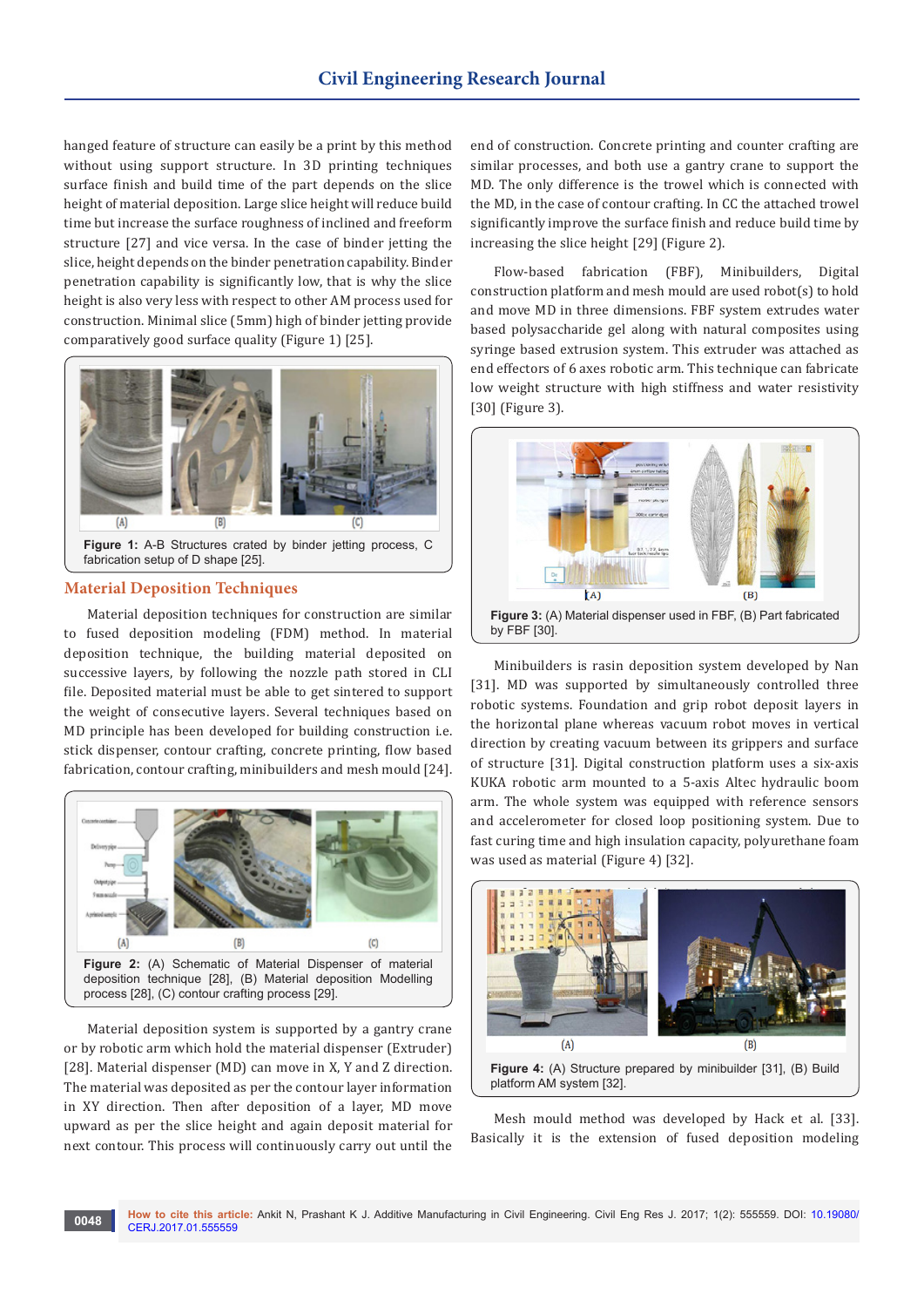process. It contains an extruder similar to FDM machine fitted on the six axes robotic arm. Mesh mould method is used to fabricate the three-dimensional mesh of acrylic butadiene styrene (ABS). These meshes are filled with concrete to get a rigid structure. The constructed structure was reinforced by ABS mesh [33]. Stick dispenser a handheld device and used for deposition of chopstick material composition. Glue coated chopsticks were deposited randomly. A camera and projector associated with stick dispenser was guide the operator to identify the next place for stick deposition. Fabricated structure doesn't have enough strength to bear any load, but it can be used to build complex structures (Figure 5) [34].



**Figure 5:** Part fabricated by (A) mesh mould [33] and (B) stick dispenser [34].

# **AM for Architectural Prototype and Product**

Apart from construction technology AM is contributing to fabricate architectural prototypes and sculptures. Several commercial AM systems with adique accuracy and precision are available for prototype fabrication. CAD model of the building can be translated into a scaled prototype for demonstration of the building plan. The fabricated physical prototype will contain all complex and small design features as per the virtual model. Surface finish and build time of parts depending on the build orientation and slice height. Parts fabricated by AM required some post processing for support removal and to get the good surface finish. Similarly, fabrication of architectural sculptures and model is become possible by using rapid tooling. In direct rapid tooling, the mould of sculpture fabricated by AM is used for sculpture casting while in indirect rapid tooling the physical model of sculpture fabricated by AM is used as the pattern to make a mould for sculpture casting.

#### **Conclusion**

AM in highly appreciated technique for fabrication of small parts. However, in the case of building construction, it is still in developing phase. MD technique seems promising among all the other methods of construction. But suitable availability material is still a big challenge for researchers. Use of AM technique in building construction will enhance the productivity of construction industry, but before its commercial application, it required developments and experimental validation.

#### **References**

- 1. [Wong KV, Hernandez A \(2012\) A Review of Additive Manufacturing.](https://www.hindawi.com/journals/isrn/2012/208760/abs/)  [ISRN Mech Eng 2012: 1-10.](https://www.hindawi.com/journals/isrn/2012/208760/abs/)
- 2. [Taufik M, Jain PK \(2013\) Role of build orientation in layered](http://www.inderscienceonline.com/doi/abs/10.1504/IJMTM.2013.058637)  [manufacturing: a review. Int J Manuf Technol Manag 27\(1-3\): 47.](http://www.inderscienceonline.com/doi/abs/10.1504/IJMTM.2013.058637)
- 3. [Francis V, Jain PK \(2015\) Advances in nanocomposite materials for](http://www.inderscienceonline.com/doi/abs/10.1504/IJRAPIDM.2015.074804?journalCode=ijrapidm)  [additive manufacturing. Int J rapid Manuf 5\(3-4\): 215-233.](http://www.inderscienceonline.com/doi/abs/10.1504/IJRAPIDM.2015.074804?journalCode=ijrapidm)
- 4. [Kumar N, Shaikh S, Jain PK, Tandon P \(2015\) Effect of fractal curve](http://www.inderscienceonline.com/doi/abs/10.1504/IJRAPIDM.2015.073576)  [based toolpath on part strength in fused deposition modeling. Int J](http://www.inderscienceonline.com/doi/abs/10.1504/IJRAPIDM.2015.073576)  [Rapid Manuf 5\(2\): 186-198.](http://www.inderscienceonline.com/doi/abs/10.1504/IJRAPIDM.2015.073576)
- 5. [Tripp SD, Bichelmeyer B \(1990\) Rapid prototyping: An alternative](https://link.springer.com/article/10.1007/BF02298246)  [instructional design strategy. Educ Technol Res Dev 38\(1\): 31-44.](https://link.springer.com/article/10.1007/BF02298246)
- 6. [Sachs E, Cima M, Cornie J \(1990\) Three-dimensional printing: rapid](http://manufacturingscience.asmedigitalcollection.asme.org/article.aspx?articleid=1447635)  [tooling and prototypes directly form a CAD model. CIRP Ann Manuf](http://manufacturingscience.asmedigitalcollection.asme.org/article.aspx?articleid=1447635)  [Technol 39\(1\): 201-204.](http://manufacturingscience.asmedigitalcollection.asme.org/article.aspx?articleid=1447635)
- 7. [Landers R, Mülhaupt R \(2000\) Desktop manufacturing of complex](https://envisiontec.com/3d-bioplotter-research-papers/desktop-manufacturing-of-complex-objects-prototypes-and-biomedical-scaffolds-by-means-of-computer-assisted-design-combined-with-computer-guided-3d-plotting-of-polymers-and-reactive-oligomers/)  [objects, prototypes and biomedical scaffolds by means of computer](https://envisiontec.com/3d-bioplotter-research-papers/desktop-manufacturing-of-complex-objects-prototypes-and-biomedical-scaffolds-by-means-of-computer-assisted-design-combined-with-computer-guided-3d-plotting-of-polymers-and-reactive-oligomers/)[assisted design combined with computer-guided 3D plotting of](https://envisiontec.com/3d-bioplotter-research-papers/desktop-manufacturing-of-complex-objects-prototypes-and-biomedical-scaffolds-by-means-of-computer-assisted-design-combined-with-computer-guided-3d-plotting-of-polymers-and-reactive-oligomers/)  [polymers and reactive oligomers. Macromol Mater Eng 282\(1\): 17–21.](https://envisiontec.com/3d-bioplotter-research-papers/desktop-manufacturing-of-complex-objects-prototypes-and-biomedical-scaffolds-by-means-of-computer-assisted-design-combined-with-computer-guided-3d-plotting-of-polymers-and-reactive-oligomers/)
- 8. Ukey PD, Nayak A, Uddanwadiker RV, Jain PK (2016) Temporal Bone Fabrication using FDM Technique : Issues and Opportunities. IJAPIE 1(2): 47-52.
- 9. Rights M, Quail, Francis J, Scanlon TJ, Stickland MT (2010) Development [of a regenerative pump impeller using rapid manufacturing techniques](http://strathprints.strath.ac.uk/8092/)  [16\(5\): 337–344.](http://strathprints.strath.ac.uk/8092/)
- 10. [Ramirez DA, Murr LE, Li SJ, Tian YX, Martinez E, et al. \(2011\) Open](https://inis.iaea.org/search/search.aspx?orig_q=RN:44010499)[cellular copper structures fabricated by additive manufacturing using](https://inis.iaea.org/search/search.aspx?orig_q=RN:44010499)  [electron beam melting. Mater Sci Eng 528\(16–17\): 5379-5386.](https://inis.iaea.org/search/search.aspx?orig_q=RN:44010499)
- 11. [Kok Y, Tan X, Tor SB, Chua CK \(2015\) Fabrication and microstructural](http://www.tandfonline.com/doi/abs/10.1080/17452759.2015.1008643?journalCode=nvpp20)  [characterisation of additive manufactured Ti-6Al-4V parts by electron](http://www.tandfonline.com/doi/abs/10.1080/17452759.2015.1008643?journalCode=nvpp20)  [beam melting. Virtual Phys Prototyp 10\(1\): 13-21.](http://www.tandfonline.com/doi/abs/10.1080/17452759.2015.1008643?journalCode=nvpp20)
- 12. [Zehnder MS, Connert T, Weiger R, Krastl G \(2015\) Guided endodontics :](http://onlinelibrary.wiley.com/doi/10.1111/iej.12544/abstract)  [accuracy of a novel method for guided access cavity preparation and](http://onlinelibrary.wiley.com/doi/10.1111/iej.12544/abstract)  [root canal location. IEJ 49\(10\): 966-972.](http://onlinelibrary.wiley.com/doi/10.1111/iej.12544/abstract)
- 13. Application F, Data P, Group PE (1995) United States Patent [19] [11] Patent Number: [45] Date of Patent. USA, pp. 3-6.
- 14. Jia F, Wang X, Mustafee N, Hao L (2016) Investigating the feasibility of supply chain-centric business models in 3D chocolate printing: A simulation study. Technol Forecast Soc Change 102(2016): 202-213.
- 15. [Marchelli G, Prabhakar R Storti D, Ganter M \(2011\) The guide to glass](http://www.emeraldinsight.com/doi/abs/10.1108/13552541111124761)  [3D printing: developments, methods, diagnostics and results. Rapid](http://www.emeraldinsight.com/doi/abs/10.1108/13552541111124761)  [Prototyp J 17\(3\): 187-194.](http://www.emeraldinsight.com/doi/abs/10.1108/13552541111124761)
- 16. Kucukgul C, Ozler B, Karakas HE, Gozuacik D, Koc B (2013) 3D hybrid bioprinting of macrovascular structures. Procedia Eng 59: 183-192.
- 17. Bose S, Vahabzadeh S, Bandyopadhyay A (2013) Bone tissue engineering using 3D printing. Mater Today 16(12): 496–504.
- 18. Gibson I (2002) Software Solutions for Rapid Prototyping. In: Gibson, Ian, (Eds.), Wiley-Blackwell, USA, pp. 1-380.
- 19. [Jain PK, Pandey PM, Rao PVM \(2009\) Effect of delay time on part](https://link.springer.com/article/10.1007/s00170-008-1682-3)  [strength in selective laser sintering. Int J Adv Manuf Technol 43 \(1–2\):](https://link.springer.com/article/10.1007/s00170-008-1682-3)  [117–126.](https://link.springer.com/article/10.1007/s00170-008-1682-3)
- 20. [Chua KC, Leong KF \(2014\) 3D Printing and Additive Manufacturing.](http://www.liebertpub.com/forauthors/3d-printing-and-additive-manufacturing/621/)  [Mary Ann Liebert Inc 4\(2\): 22-24.](http://www.liebertpub.com/forauthors/3d-printing-and-additive-manufacturing/621/)
- 21. Pandey PM, Reddy NV, Dhande SG (2003) Real time adaptive slicing for fused deposition modelling. Int J Mach Tools Manuf 43(1): 61-71.